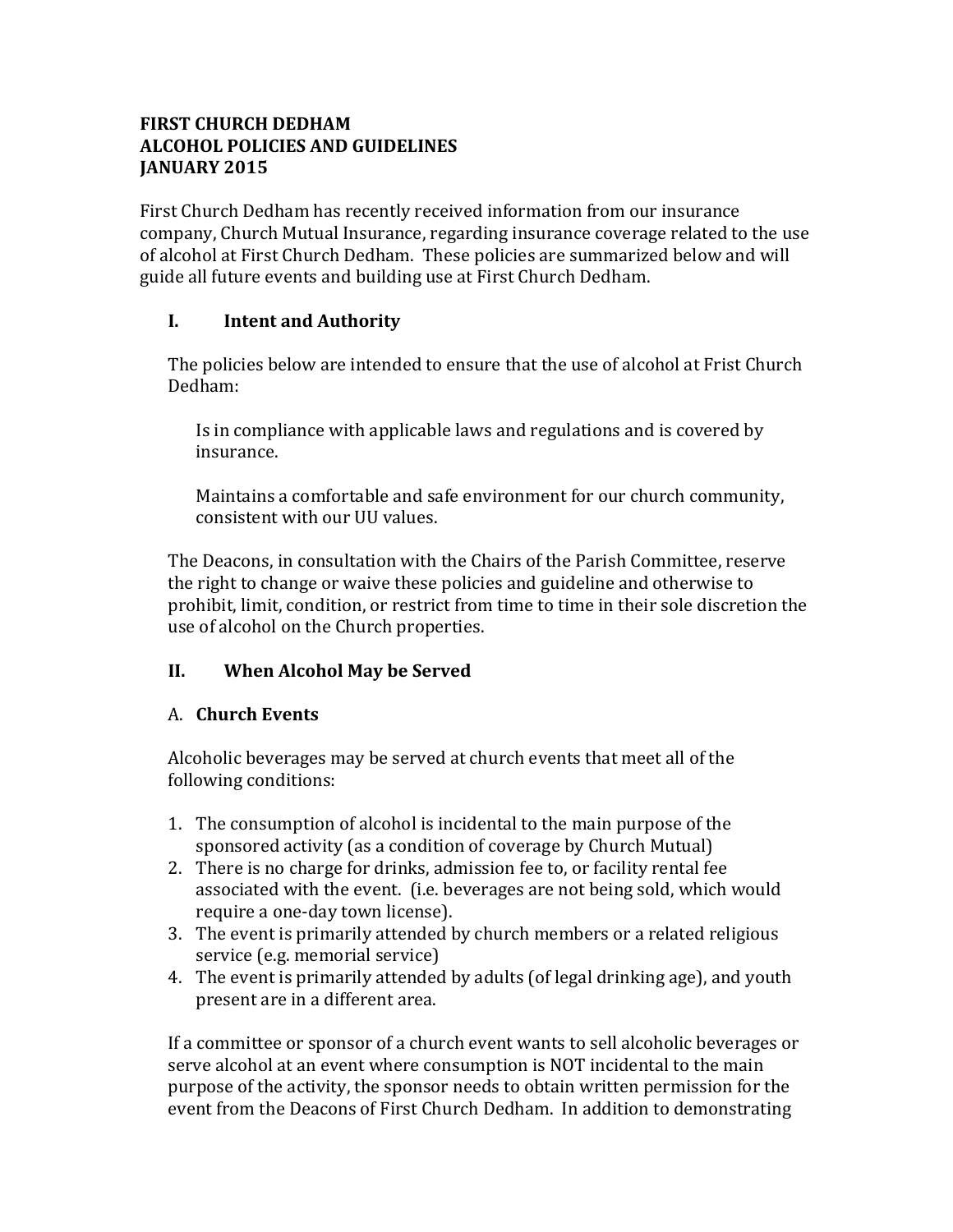the reason for the event, the sponsor would need to present a plan for meeting town licensing requirements, complying with state ABC requirements, and obtaining insurance coverage through use of a certified bartender or special policy rider.

## B. **Non-Church Events**

If church properties are used for an event at which alcohol will be served, either by a church member or third party, the user must:

- 1. Request permission from the Church office to serve alcohol, when completing the required Building Use Form.
- 2. Identify the person who will be hosting the event and responsible for obtaining all required documents.
- 3. Provide a certificate of insurance, including host liquor liability, naming First Church Dedham as an additional insured (this may be done individually or through a certified bar tender or caterer)

In no event may alcohol be sold to guests without special permission of the First Church Deacons. Any request for this permission will require documentation of compliance with town licensing and state ABC requirements, as well as insurance coverage.

# **III. General Policies for Serving Alcohol**

## At the time space is requested by completion of the Building Use Form, all users (church members and others) must identify any **event where alcohol will be served.**

The host of the event is responsible for ensuring that following policies are followed:

- 1. Written notices and invitations, if any, issued in advance of an event at which alcohol will be served, should indicate that alcohol will be served.
- 2. No alcoholic beverages may be left unattended on the premises.
- 3. Non-alcoholic beverages must be available whenever alcoholic beverages are served.
- 4. It is recommended for larger events that at least one server be a TIPS certified bartender. Servers must be 21 years old.
- 5. Under no circumstances may alcohol be served to anyone under age 21. Servers must card young adults before serving.
- 6. Host should ask attendees not to leave their drinks unattended and host must remove and dispose of unattended drinks periodically throughout the event.
- 7. Host will display near the alcohol a list of area cab companies, along with a note encouraging designation of a sober driver before imbibing.